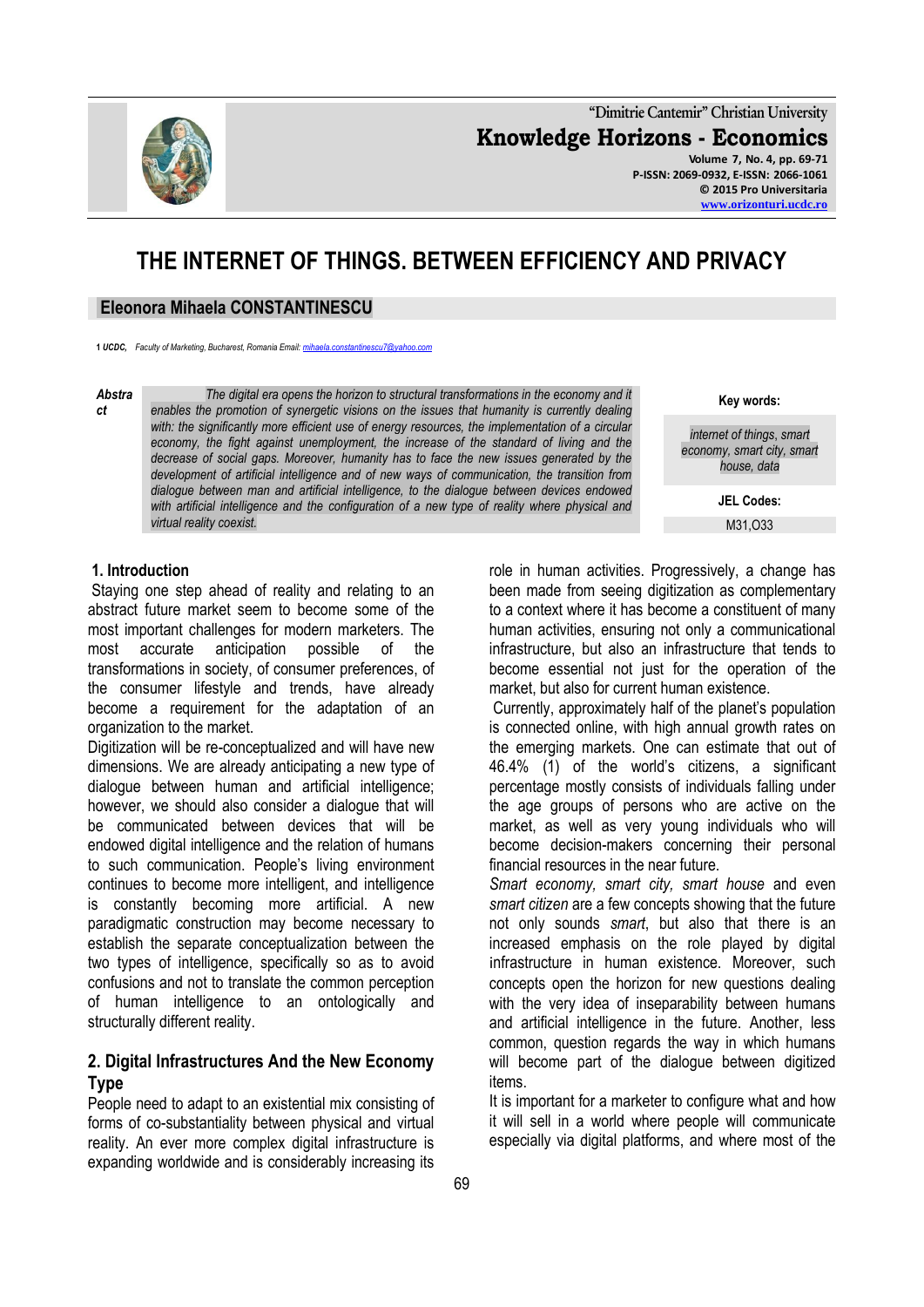things they will sell will be endowed with artificial intelligence, or will actually be fully digitized products.

The Internet of Things is a new concept defining the very system where items with functions both in the life of the community and of individuals, are interconnected via a digital platform (Internet).

"The *Internet of Things (IoT)* describes a world where the Internet is connected to the physical world through sensors. In other words, any equipment (devices, [cars,](http://profitshare.ro/l/1710891#_blank) home appliances, lighting appliances, mobile devices, etc.) powered with electricity will be connected to the Internet – a world where all items are interconnected via the Internet" (2).

Practically, the digital communication of devices enables a significantly more efficient management of human resources, significant time savings, the increase of work productivity, the respite of the budgets of communities and individuals from important costs, and the development of new industries.

Nowadays, we ask ourselves not only how many people are connected to the Internet, but also how many devices are operating and communicating via the Internet. It is estimated that over 37 billion devices will be connected to the Internet in 2020 (3), and the Internet of Things will set in motion economic sectors and will generate approximately 4600 billion dollars by 2024 (4)

Home appliances whose use currently depends exclusively on direct human action, will soon operate based on a new communication system. Refrigerators that are fitted with video cameras that can communicate to a different device, such as a cell phone, the food items available in the refrigerated areas, and that can do the shopping to replace the products that are missing, are already available on the market (5). At the same time, they also include an embedded TV set and audio systems so that the user can listen to his/her favorite music channels.

Soon, air conditioning units, home safety systems, washing machines, toasters, stoves, lighting systems and water supply systems will also be endowed with artificial intelligence. They will be connected online and we will be able to remotely communicate with them, via other devices.

The benefits that the Internet of Things brings to man are obvious: resource, time and money savings. However, the disadvantages are not as clear. A first disadvantage is that, if all domestic activities become easier to monitor via smart devices, human users will also become more visible to artificial intelligence. What we use, how much we spend, how we spend our time our most varied and personal preferences will become visible to artificial intelligence and to the mechanisms ensuring the management of the operation thereof.

## **3. The Internet of Things - Communication and Perspectives**

If the history of human civilization was marked by communication between human being, we have now moved on to communication between human being and artificial intelligence, and are facing the horizon of a completely new way of communication: artificial intelligence-artificial intelligence. The Internet of Things is opening a new era not just for the operation of economy, but also for human existence and for what we have conceptualized so far through *communication*. Devices will begin to communicate with each other regarding the needs of human beings, and they will find constantly more efficient and environmentally friendlier solutions to satisfy them.

Marketers will be provided with significantly more precise databases, and they will know not only thorough details of the history of our shopping, but also of our most personal preferences which we provide information on via social networks. S*ocial intelligence data* companies will be able to provide their clients not only with considerable data volumes on the market, collected from the digital environment, but they will also have the capacity to analyze them, to ensure the competitive advantage thereof, specifically through the advanced knowledge of the target audience, unprecedented in the history of economy up to this date.

Product promotion will also become increasingly more digitized, as people seem to continue to become easier to access/identify in the virtual environment by companies. The human lifestyle is also facing structural transformations. Important mutations will occur in human occupations, many of which will no longer have a purpose in a digitized universe. When smart devices will buy products themselves, commercial networks will reduce the number of jobs for sellers, and we will travel far less to shop, which will have a powerful impact on the reduction of fuels and the increase of traffic fluidity.

Digitization in transport, the transition to a smart road infrastructure used by smart means of transportation, without any human control, will lead to great savings for transport companies, and it will generate product price decreases, however, it will also be accompanied by the increase in unemployment amongst professional drivers.

In a world where the holding of wealth is strongly polarized, where, as Joe Biden, the US Vice-President of the *World Economic Forum - 2016* in Davos, claims, 62 individuals in the world hold wealth equal to the wealth of 3.6 billion of the poorest people on the planet (6), new technological changes should be managed with (in this case, human) intelligence, in order not to